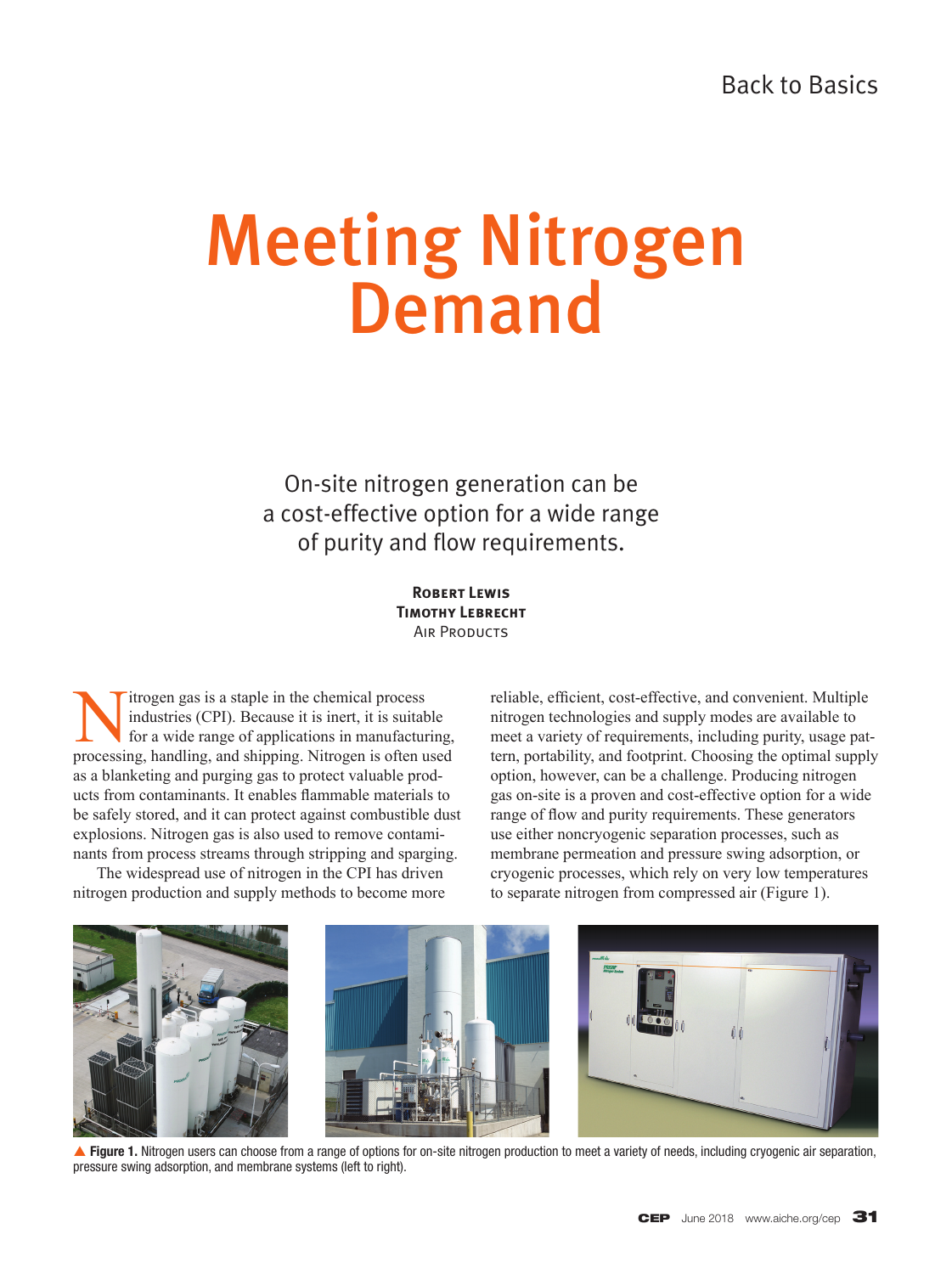# Back to Basics

### **Nitrogen gas generation systems**

Industrial nitrogen gas is produced by cryogenic fractional distillation of liquefied air, separation of gaseous air by adsorption, or permeation through membranes. Cryogenic distillation of air is the oldest method of nitrogen production and was developed in 1895 *(1)*.

The concept of producing and selling industrial gases on-site was introduced in the early 1940s *(2)*. These cryogenic plants were built on or near a customer's site and the product was delivered via a pipeline. This method allowed customers that required large volumes of gases to significantly reduce product costs while enhancing raw material reliability. The relatively high capital and power costs associated with on-site cryogenic plants, however, limited users of smaller volumes to liquid nitrogen delivered by vacuum-insulated trucks. The nitrogen was stored on-site and then vaporized and piped to the point of use as needed.

The 1980s ushered in alternative methods of on-site generation, including pressure swing adsorption (PSA) and membrane separation. PSA systems operate on the principle of adsorption, whereas membrane systems rely on selective permeation. Early system designs produced nitro-



**A Figure 2.** In a cryogenic air separation system, the feed is compressed and cooled to remove water vapor, carbon dioxide, and hydrocarbons before it enters the vacuum can, where a distillation column separates the air into nitrogen gas and a waste stream.

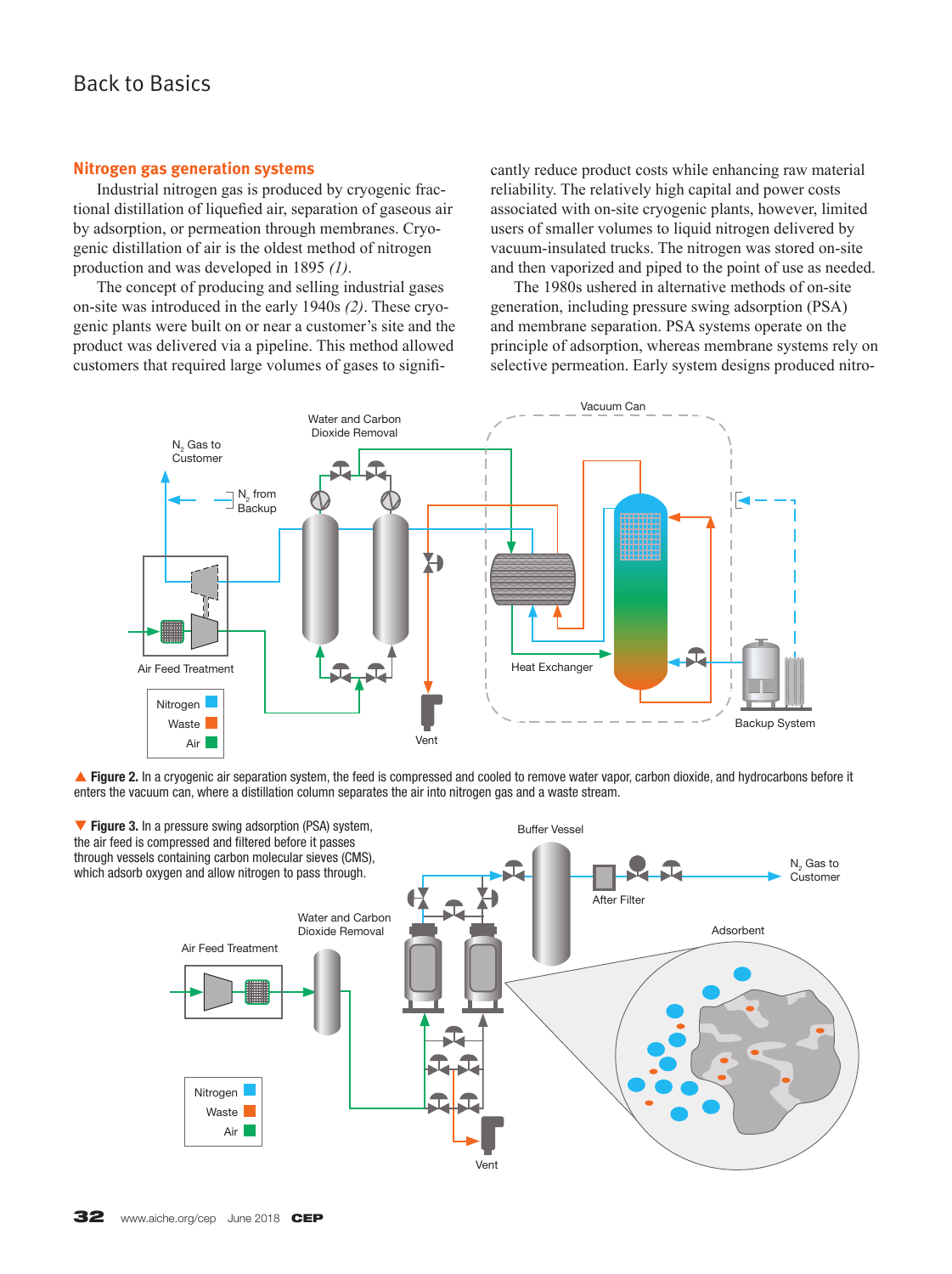gen that was suitable mostly for small-volume, low-purity requirements. PSA and membrane systems have since improved and can now meet a range of volume, purity, and usage requirements.

*Cryogenic nitrogen generation.* Cryogenic air separation systems (Figure 2) compress atmospheric air in the main air compressor and then cool and treat the air to remove water vapor, carbon dioxide, and hydrocarbons. In the vacuum can, a heat exchanger cools and partially liquefies the air, which then passes into the distillation column, where the mixture is separated into nitrogen gas and an oxygen-enriched waste liquid. A small amount of liquid nitrogen may be injected or an expander installed to provide additional cooling. The nitrogen gas then flows into the supply line to downstream applications; the product may be compressed to meet pressure requirements.

Cryogenic nitrogen plants can supply high-purity gas at rates less than 25,000 standard cubic feet per hour (scfh) to more than 2 million scfh. They typically achieve standard purities of 5 ppm oxygen in nitrogen, although higher purities are possible.

*PSA nitrogen systems.* PSA systems (Figure 3) compress an air stream, which passes through a combination of filters to remove entrained oil and water. The purified air flows to one of two adsorption vessels that are packed with carbon molecular sieve (CMS). The CMS selectively adsorbs oxygen, allowing nitrogen to pass through at the desired purity level. Impurities, such as carbon dioxide and remaining moisture, also get adsorbed by the CMS. While one vessel is producing nitrogen, the second vessel is depressurized to remove adsorbed oxygen and other impurities, which are vented to the atmosphere. Automatic cycling of adsorption and desorption between the two beds enables continuous production of nitrogen.

Adjusting the size of the air compressor and adsorption vessels that contain the CMS enables a large range of flow and purity combinations. PSAs can economically produce nitrogen gas at flowrates from less than 2,000 scfh to greater than 60,000 scfh at purities of 95–99.9995%.

*Membrane nitrogen systems.* A typical nitrogen membrane system (Figure 4) uses multiple membrane modules that contain thousands of hollow membrane fibers each. Gases have a characteristic permeation rate that is a function of the solubility and diffusivity rate of the gas in the membrane. When compressed air passes through the fibers, oxygen, water vapor, and carbon dioxide are selectively removed, producing a nitrogen-rich product stream. Membrane systems typically produce 95–99.5% nitrogen purity.

#### **Selecting a nitrogen generation system**

With the bevy of options available, selecting and specifying the best nitrogen supply technology can seem complicated. You must first determine whether on-site generation or liquid delivery makes sense for your operation. To do this, consider the nitrogen purity required to maintain the safety and product quality of the application. Next, determine the daily nitrogen flow requirements, which will help determine the best system technology and size (Figure 5).

*Nitrogen purity.* Nitrogen is used in CPI facilities for safety and/or quality *(3)*, but different applications often require different levels of gas purity. Although determining the most suitable nitrogen purity can be a challenge, nitrogen costs can be reduced if a lower purity is acceptable.

PSA and membrane systems can produce broad ranges of purity levels, but the lower the purity, the lower the

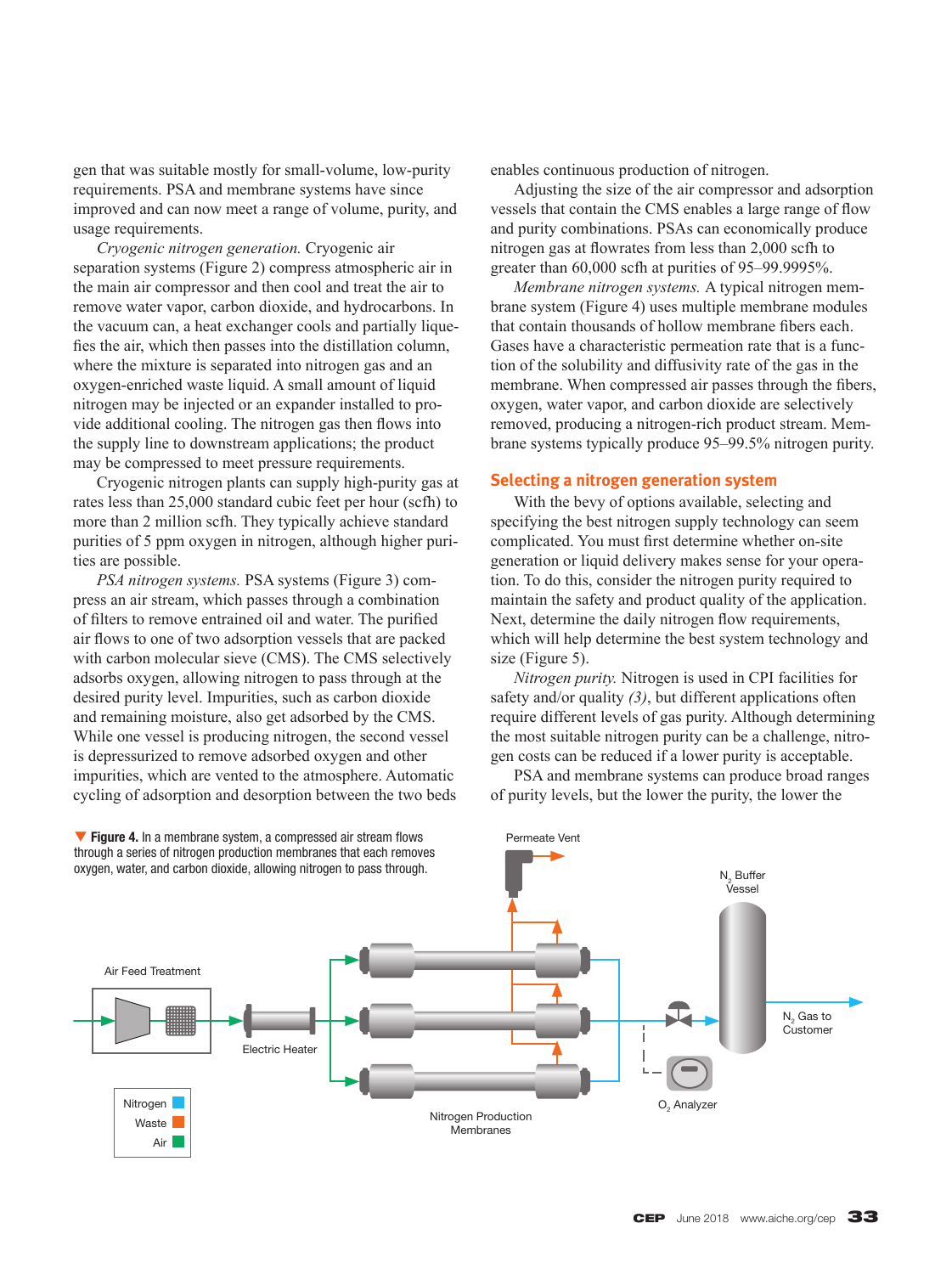# Back to Basics

unit cost. For example, the quality of some vegetable oils can be maintained by blanketing and/or sparging with a 99.5% nitrogen stream, which can be achieved easily by PSA. There can be a tradeoff between output and purity. For example, PSA nitrogen adsorbers of the same size can make 10,000 scfh of nitrogen at 99.5% purity or 20,000 scfh of nitrogen at 95% purity.

When flammable materials are involved, purity requirements can be determined from the limiting oxygen concentration (LOC). LOC values for many chemicals (Table 1) can be found in chemical engineering and chemistry handbooks, as well as in the National Fire Protection Association's *NFPA 69: Standard on Explosion Prevention Systems (4)*.

NFPA 69 requires operating at 60% of the LOC. For flammable materials with a LOC in the neighborhood of 10%, operating at 94% nitrogen would meet NFPA guidelines. However, operating at a more conservative 25% of LOC, or 97.5% nitrogen, ensures a larger safety buffer. A purity of 94–97.5% could be supplied by a PSA or membrane system.

*Nitrogen demand patterns.* Nitrogen generators operate most economically at full design capacity. Thus, choosing the optimum size during selection is critical to maximize the economic benefit. For this reason, it is important to understand both the utilization rate, or hours of operation per month, as well as the nitrogen flow pattern.

The monthly average nitrogen demand is not sufficient if instantaneous flowrates vary widely. In the case of a new process, for example, predicting the exact nitrogen usage pattern can be difficult. Often, a new process is started with liquid nitrogen for a given period of time to determine the flow pattern. To switch from liquid supply to gas genera-



▲ Figure 5. Nitrogen users must determine the flowrate and purity required by their processes to select the appropriate and optimal nitrogen production option.

tion, a flow recorder can be installed on the main nitrogen supply line for a period of 2–4 weeks. This provides an accurate picture of the nitrogen flow pattern, making system selection and sizing more apparent.

Nitrogen flow patterns can typically be categorized as steady, periodic, or erratic. A steady flow pattern is an excellent fit for an on-site nitrogen generator system because the usage rate as a function of time is essentially constant. The nitrogen generator size can be readily matched to the measured or estimated usage rate. In addition, the unit will be used continuously at or near its full capacity, which ensures economical nitrogen production.

It can be a challenge to size a gas generator system for a periodic flow pattern. The flow may oscillate between extreme peaks and valleys, sometimes dropping all the way to zero. A generator sized to meet peak demand will operate at partial capacity or be idle for a significant amount of time, which reduces the generator utilization rate and increases nitrogen costs. However, if low utilization valleys exist only for short periods of time, a nitrogen generator combined with a product buffer tank may be a suitable solution.

An erratic flow pattern, in which there is substantial continuous flow with some short irregularities, is the most common scenario. The gas generator system may be sized to handle a range of nitrogen requirements, and liquid nitrogen may be used to meet peak demand. A simulation program is useful for determining the ideal generator size in these instances. Proper design can achieve utilization rates of 90% or better for this demand pattern, providing an optimal economic solution.

#### **On-site generation vs. delivered nitrogen**

Consider a nitrogen user located in a developed industrial zone near an industrial gas plant that produces liquid nitrogen. The user requires intermittent batches of nitrogen several times per day. Liquid nitrogen delivered by truck makes the most sense to meet this demand pattern, as it is not a good fit for an on-site generator.

| Table 1. The nitrogen purity requirements for processes<br>that use flammable materials can be determined from the<br>limiting oxygen concentration (LOC). |                 |
|------------------------------------------------------------------------------------------------------------------------------------------------------------|-----------------|
| <b>Material</b>                                                                                                                                            | LOC, vol% $O_2$ |
| Propylene Oxide                                                                                                                                            | 6.6             |
| Methanol                                                                                                                                                   | 8.5             |
| Fthanol                                                                                                                                                    | 9.0             |
| Acetone                                                                                                                                                    | 10.0            |
| Benzene                                                                                                                                                    | 11.4            |
| <b>Vinyl Chloride</b>                                                                                                                                      | 13.4            |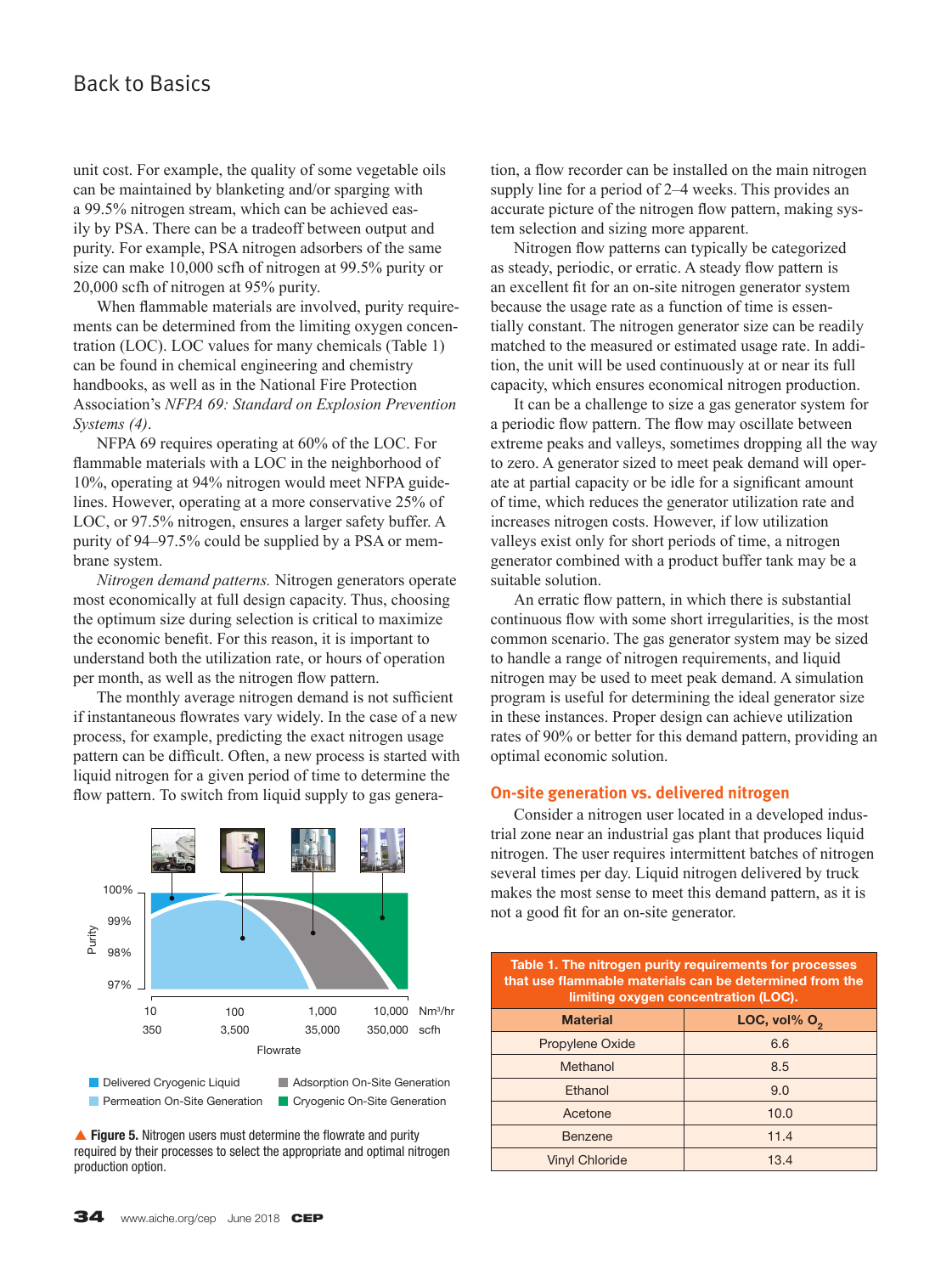Another nitrogen user requires nitrogen 24 hours per day and is located 50 km from a liquid nitrogen supplier. The facility has an average continuous nitrogen demand of 60 ton/day, with occasional demand peaks throughout the day. This user should consider an on-site nitrogen generation system to meet base load demand and procure liquid nitrogen for peaks beyond the system's capacity.

Most plants move to on-site generation when their nitrogen requirements increase to a point where generation is more cost-effective than liquid nitrogen delivery. For example, a refinery had been using 12 different liquid nitrogen tanks. After considering flowrate, pressure, purity, and demand patterns, as well as conducting a safety review of the refinery's system, the plant consolidated four individual tanks into one on-site generator. Combining the separate nitrogen uses took advantage of economies of scale and smoothed out the demand pattern to make it more conducive to on-site gas generation. An analysis of the remaining nitrogen requirements, usage patterns, and locations of the tanks did not justify any other nitrogen supply changes.

In another instance, a foam manufacturer used nitrogen for multiple applications throughout its operation. In addition, it planned to add a new reactor that would require short bursts of several gases, including nitrogen. The plant already had a small on-site generator that used membrane technology, but wanted to optimize nitrogen production and use. Membranes typically do not supply high-purity nitrogen, but 96–97% was sufficient for the applications at the plant. Even before adding the new reactor, the current system was struggling to provide enough nitrogen for the current process.

A flow evaluation and simulation of the flows and pressures in the facility piping revealed that the current system would not be able to provide enough nitrogen for the process and the new reactor. The piping was undersized and, due to pressure drop constraints, could not deliver enough nitrogen without new piping to expand capacity. If the piping of the existing generator had not been under-

- **1. Linde, C.,** "Process of Producing Low Temperatures, the Liquefaction of Gases, and the Separation of the Constituents of Gaseous Mixtures," U.S. Patent No. 727,650 (1903).
- **2. Butrica, A. J., and D. Douglas, "**Out of Thin Air," Praeger, Santa Barbara, CA (1990).
- **3. Yanisko, P.,** *et al.,* "Nitrogen: A Security Blanket for the Chemical Industry," *Chemical Engineering Progress,* **107** (11), pp. 50–55 (Nov. 2011).
- **4. National Fire Protection Association,** "NFPA 69: Standard on Explosion Prevention Systems," NFPA, Quincy, MA (2014).
- **5. Yanisko, P., and D. Croll,** "Use Nitrogen Safely," *Chemical Engineering Progress,* **108** (3), pp. 44–48 (Mar. 2012).

# **SAFETY MOMENT Nitrogen Gas**

**B** ecause nitrogen is nontoxic<br> **B** and largely inert, many consider it to be harmless. However, as with most industrial gases and chemicals, take precautions when handling and using nitrogen. Nitrogen can act as an asphyxiant by displacing the oxygen in air to levels below that required for life. Read the Beacon on p. 30 for a safety lesson on working near tanks purged or inerted with nitrogen, and read the March 2012 *CEP* article "Use Nitrogen Safely" *(5)* for more extensive information on safe handling of nitrogen.

sized, a larger generator would have solved the demand problem. However, in this case, the piping was too small for sufficient flow to reach the process.

# **Closing thoughts**

Virtually any industry can benefit from nitrogen's unique properties to improve yields, optimize performance, ensure product quality, and increase operational safety. Selecting the appropriate method of nitrogen supply is not always easy. Noncryogenic production of nitrogen by PSA or membrane systems can provide significant advantages in many applications, particularly when high purities of 99.999% are not required. Cryogenic generators, on the other hand, are a better option for applications that require high purities and a large and continuous volume of nitrogen. To determine which method of nitrogen generation is suitable for your application, first consider flow and purity requirements to minimize capital and operating expenses. **Consult an industrial gas expert to identify the best and <b>LITERATURE CITED** safest solution.  $\blacklozenge$ 

> **ROBERT LEWIS** is a marketing manager in the corporate development organization at Air Products (7201 Hamilton Blvd., Allentown, PA 18195; Phone: (610) 481-4929; Email: lewisrl@airproducts.com). He holds a BS in business and an MBA from the Univ. of Maryland.

> **TIMOTHY LEBRECHT** is the industry manager of chemicals, refining, water, and cryogenic applications at Air Products (7201 Hamilton Blvd., Allentown, PA 18195; Phone: (610) 481-8388; Email: lebrectd@airproducts. com), where he is responsible for commercial technology and development for the chemicals, refining, and water treatment markets. He holds a BS in chemical engineering from Purdue Univ. and an MBA from Lehigh Univ.

For More Information Contact info@airproducts.com